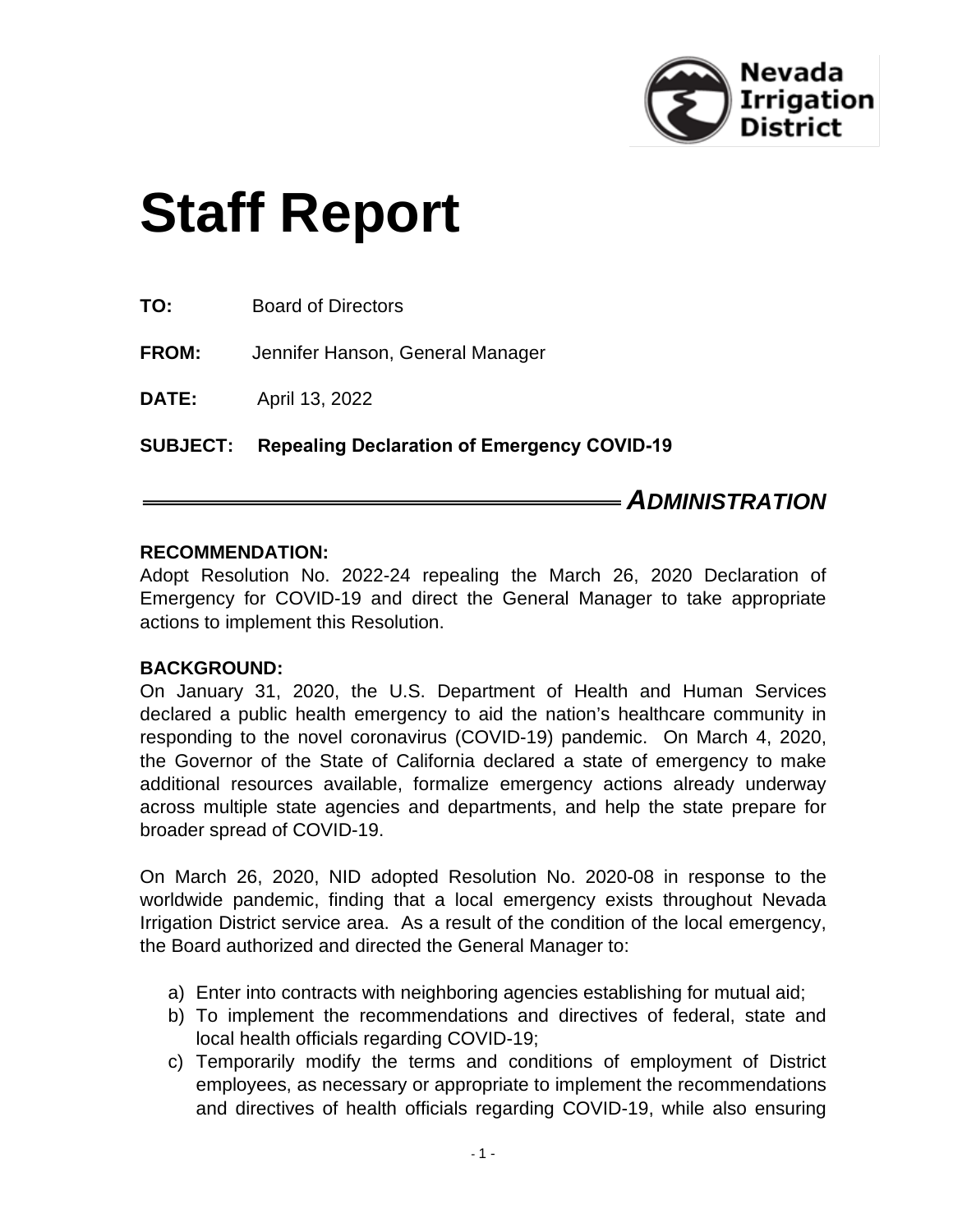continuity of operations of District's federal critical infrastructure sectors, including water, dams, and energy;

- d) Suspend turn-offs for the duration of the emergency;
- e) Suspend all delinquent fees for the duration of the emergency;
- f) Transfer \$250,000 from Hydroelectric reserves to COVID-19 Emergency Response Project (FATR #2462);
- g) Take such further reasonable and necessary actions to locally respond to the COVID-19 pandemic and to avoid and/or mitigate interruption of essential hydroelectric power generation and public water services to the District's customers.

Since the beginning of the pandemic, there have been approximately 9.1 million cases of COVID-19, and 89,078 deaths in California due to the virus. Nevada County has seen approximately 16,095 cases and 136 deaths while Placer County has seen approximately 62,798 cases and 610 deaths from COVID-19 since March 2020.

Cases in both counties and throughout the nation continue to drop and public health restrictions continue to ease though the guidance of the Centers of Disease Control, California Department of Public Health, and local public health officials.

NID maintains critical infrastructure, providing essential public water service to customers throughout the counties of Nevada, Placer and Yuba. Since the pandemic began, NID staff have risen to meet the challenge of our time. NID has successfully navigated the complexities of this pandemic and have proved to be excellent stewards of our public water systems, hydroelectric generation facilities and recreational amenities for our customers and our community.

As the COVID-19 threat is not entirely absent from the community, NID will continue to monitor the ongoing risk and adapt as necessary or as directed by local, state and/or federal officials. NID will continue to provide workplace prevention and protection measures in order to maintain safe working conditions including, but are not limited to, physical distancing, sanitation, tracking COVID-19 exposures, offering COVID paid sick leave as directed by applicable law, and following Emergency Temporary Standards, where necessary.

#### Penalties and Delinquent Accounts

To date, the District has waived over \$173,000 in late payment penalties. NID participated in the California Water and Wastewater Arrearage Program which paid approximately \$178,000 in delinquent customer balances. The program guidelines prohibit the District from collecting penalties on balances that were paid by the state; in compliance with these guidelines and as directed by the District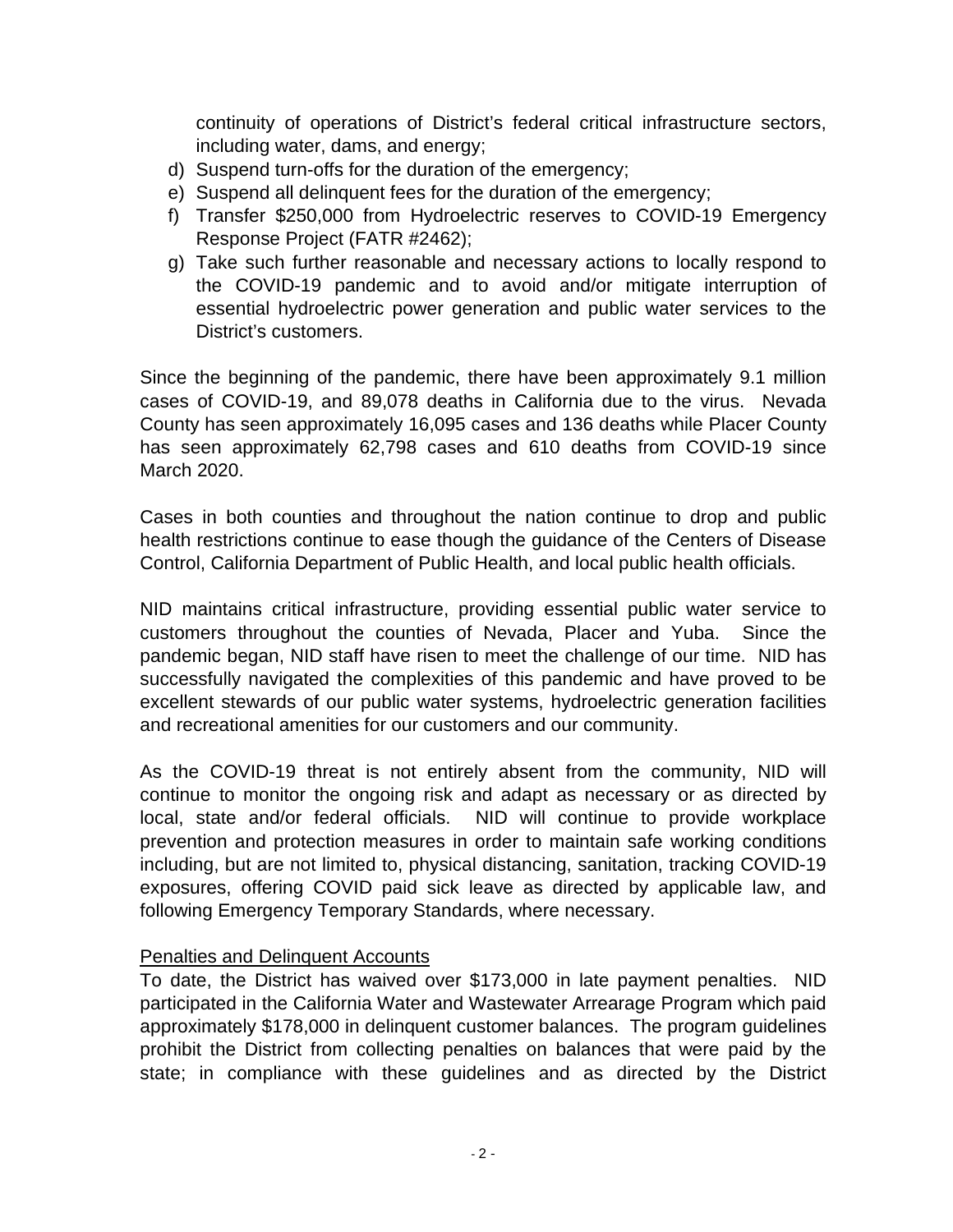Resolution 2020-08 the District has waived penalties for all customers for the since March 26, 2020.

All past due balances did not qualify for the Arrearage Program and treated water delinquent accounts balances total more than \$750,000. These charges will continue to accrue and be billed to customers. If a customer fails to pay these fees, the fee may eventually be transferred to the customer's property taxes for collection (assuming they are an inside district customer). The \$750,000 represents approximately 2,944 accounts that are 25+ days delinquent, making them subject to penalty charges. Of those customers, approximately 500 are/will soon be 70+ days delinquent with a collective balance of roughly \$150,000, or an average of \$300 per account. These 500 accounts are subject to a turn-off pending proper notification (described below). Staff estimates that following notification, many accounts will make payment or enter into a payment agreement reducing turn offs to less than 100 accounts.

#### Turn-Off Process (Rules & Regulations Section 6)

Per State of California guidelines, NID's Rules and Regulations define that customers will be sent several bills and reminders before they receive a final turnoff notice. Each bill will clearly have a notice of delinquency printed on the bill (in red). A turn-off notice cannot be issued until after a minimum of 60 days from the original past-due bill issuance. If Resolution No. 2022-24 is adopted and the turnoff moratorium is lifted, staff projects a first round of turn offs would not occur until after June 15, 2022.

#### **BUDGETARY IMPACT:**

Staff estimates an additional \$600,000 of revenue in delinquency payments throughout the year and an additional \$150,000 of revenue through future property tax collection.

Attachments: (1)

- Resolution No. 2022-24: Repealing Declaration of Emergency COVID-19
- Resolution No. 2020-08: Declaration of Emergency COVID-19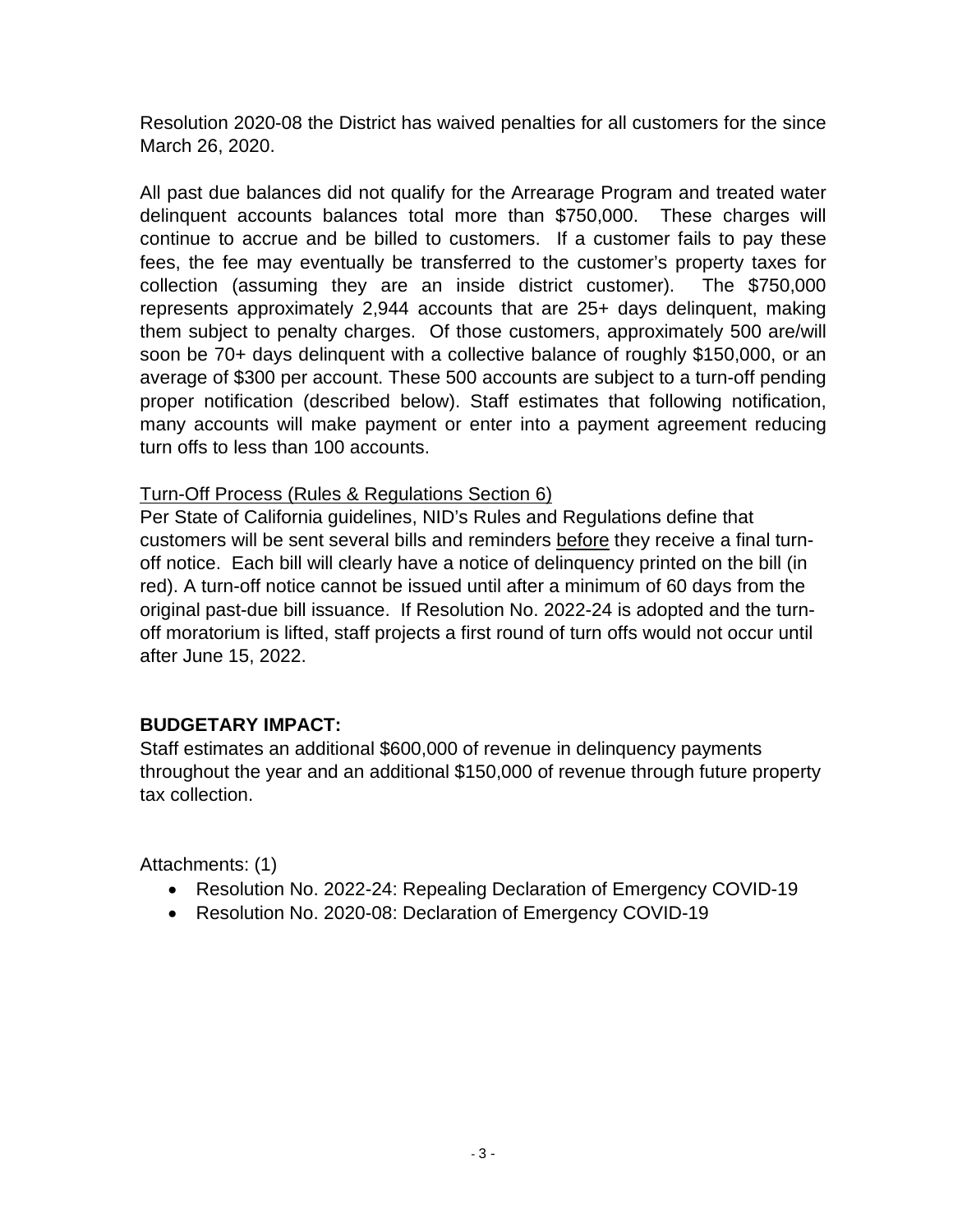

# RESOLUTION NO. 2022-24 OF THE BOARD OF DIRECTORS OF THE NEVADA IRRIGATION DISTRICT

### **REPEALING DECLARATION OF EMERGENCY COVID-19**

**WHEREAS,** On January 31, 2020, the U.S. Department of Health and Human Services declared a public health emergency to aid the nation's healthcare community in responding to COVID-19; and

**WHEREAS**, On March 4, 2020, the Governor of the State of California declared a state of emergency to make additional resources available, formalize emergency actions already underway across multiple state agencies and departments, and help the state prepare for broader spread of COVID-19; and

**WHEREAS**, on March 26, 2020 the Board of Directors of Nevada Irrigation District passed Resolution No. 2020-08, Declaration of Emergency COVID-19; and

**WHEREAS**, Since March 2020, the State of California has seen approximately 9.1 million cases of and 89,078 deaths due to the SARS-COVID-19 novel coronavirus pandemic; and

**WHEREAS,** Nevada County has seen approximately 16,095 cases and 136 deaths while Placer County has seen 62,798 cases and 610 deaths from COVID-19 since March 2020; and

**WHEREAS,** Cases in both counties and throughout the nation continue to drop and public health restrictions continue to ease though the guidance of the Centers of Disease Control, California Department of Public Health, and local public health officials; and

**WHEREAS,** NID's Resolution No. 2020-08 establishing a Declaration of Emergency related to COVID-19, among other terms, suspended all billing delinquency fees for its customers totaling more than \$173,000 to date; and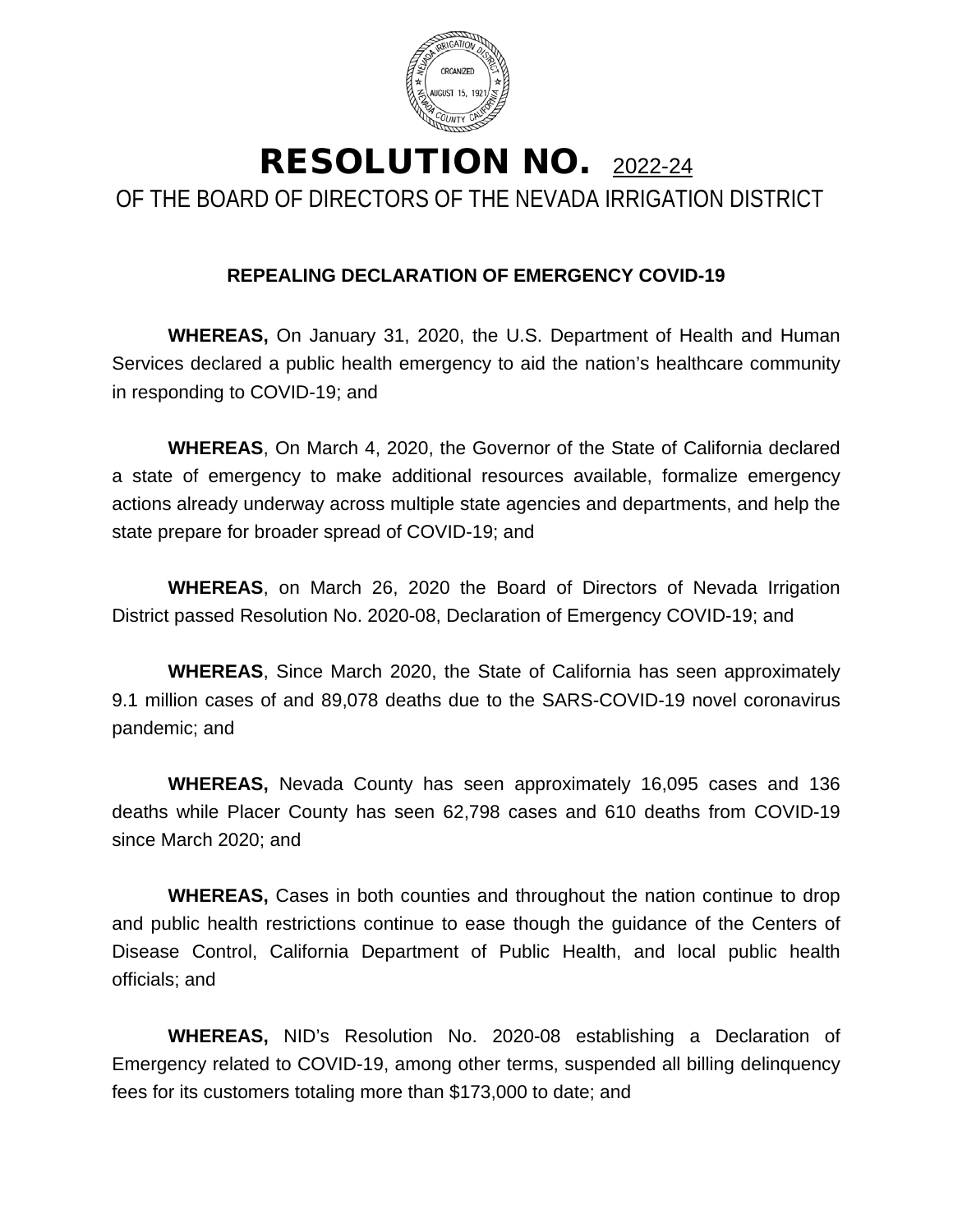Resolution No. 2022-24 Repealing Declaration of Emergency COVID-19 Page 2

**WHEREAS,** NID's Resolution No. 2020-08 further suspended all water shut-offs for nonpayment of water bills for the duration of the emergency;

**NOW THEREFORE, BE IT RESOLVED** by the Board of Directors of Nevada Irrigation District:

- 1. The Board of Directors hereby determines that conditions of local emergency due to COVID-19 no longer exist within Nevada Irrigation District; consequently Resolution No. 2020-08, establishing a Declaration of Emergency for COVID-19 is repealed; and
- 2. The Board of Directors hereby authorizes and directs the General Manager to resume the collection of delinquency fees as defined in Rules & Regulations, Section 6, from the date of adoption of this Resolution; and
- 3. The Board of Directors hereby authorizes and directs the General Manager to resume water turn-offs as defined in Rules & Regulations, Section 6; and
- 4. The Board of Directors hereby directs the General Manager to continue appropriate COVID-19 workplace prevention and protection measures to maintain safe working conditions for all employees. Such actions taken by the General Manager may include, but are not limited to, physical distancing, sanitation, tracking COVID-19 exposures, offering COVID paid sick leave as directed by applicable law, and continue to follow Emergency Temporary Standards where applicable.
- 5. The Board of Directors hereby authorizes the General Manager to take appropriate actions to implement this resolution.

**\* \* \* \* \***

**PASSED AND ADOPTED** by the Board of Directors of the Nevada Irrigation District at a regular meeting held on the 13<sup>th</sup> day of April 2022, by the following vote:

| AYES:            | Directors: |
|------------------|------------|
| NOES:            | Directors: |
| ABSENT:          | Directors: |
| <b>ABSTAINS:</b> | Directors: |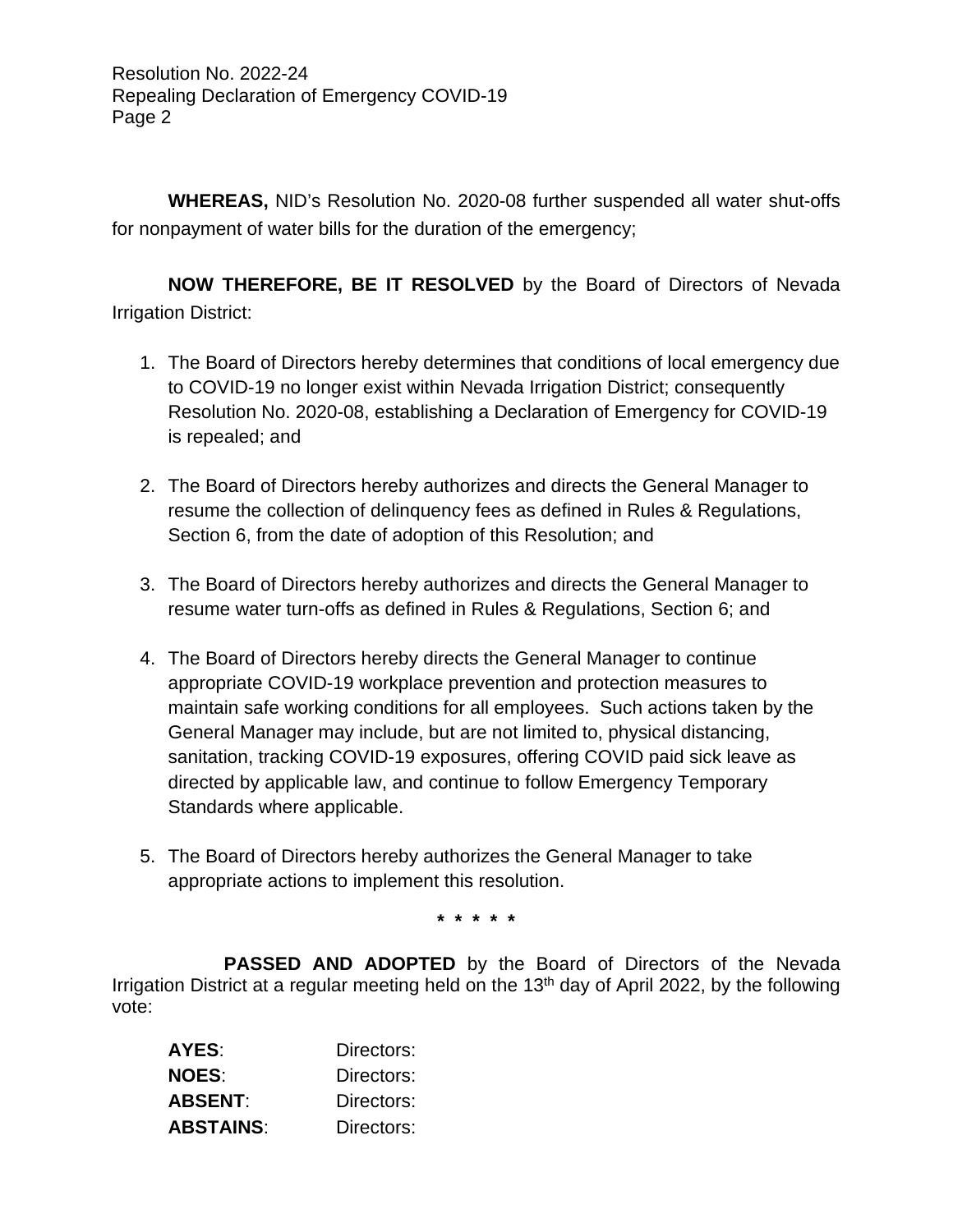Resolution No. 2022-24 Repealing Declaration of Emergency COVID-19 Page 3

President of the Board of Directors

\_\_\_\_\_\_\_\_\_\_\_\_\_\_\_\_\_\_\_\_\_\_\_\_\_\_\_\_\_\_\_\_\_\_\_

**Attest:**

Secretary to the Board of Directors

\_\_\_\_\_\_\_\_\_\_\_\_\_\_\_\_\_\_\_\_\_\_\_\_\_\_\_\_\_\_\_\_\_\_\_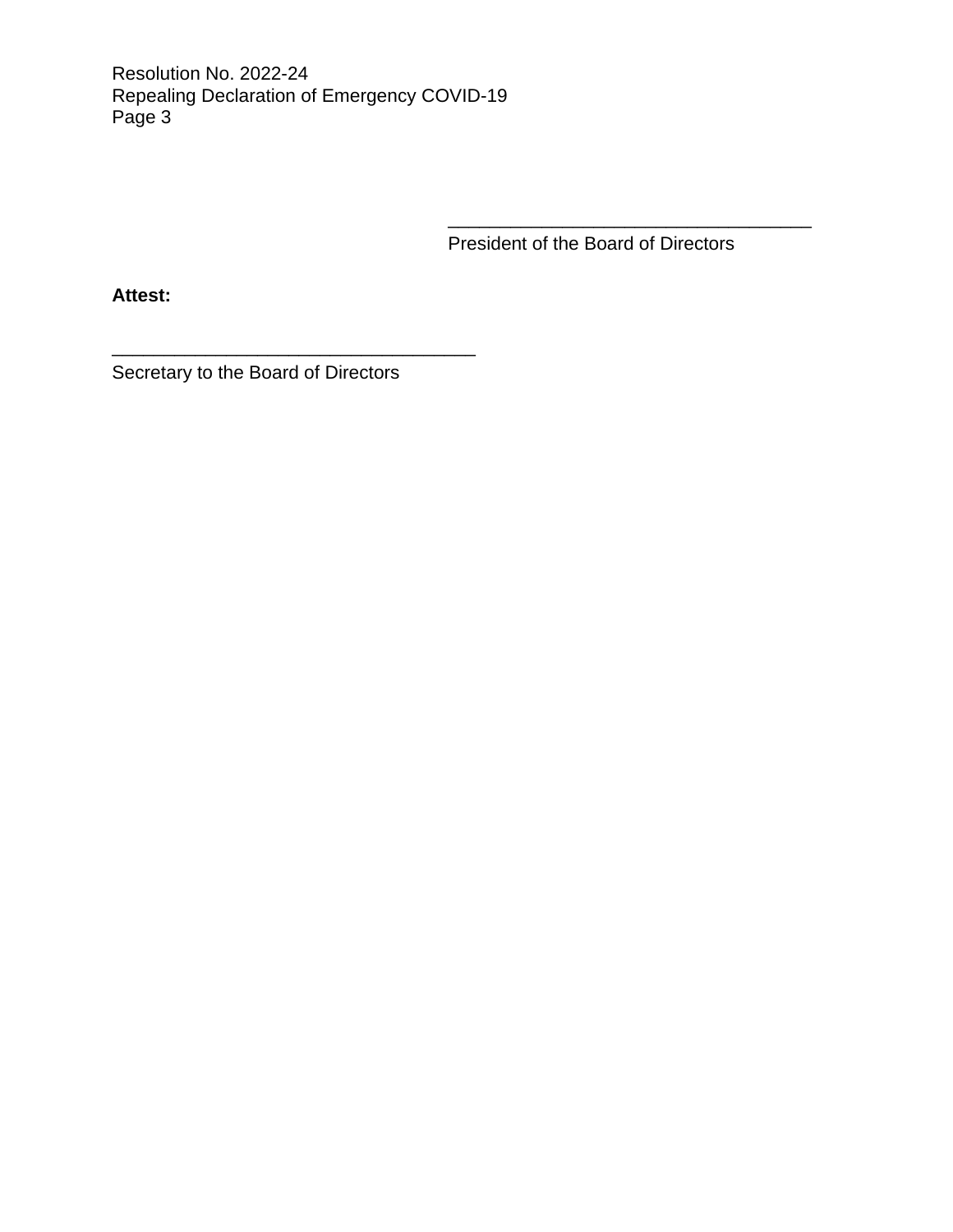

RESOLUTION NO. 2020-08 OF THE BOARD OF DIRECTORS OF THE NEVADA IRRIGATION DISTRICT

## **DECLARATION OF EMERGENCY COVID-19**

**WHEREAS,** international, national, state and local health and governmental authorities are responding to an outbreak of respiratory disease caused by the novel coronavirus named "SARS-CoV-2" and the disease it causes has been named the "coronavirus disease 2019", abbreviated "COVID-19"; and

**WHEREAS,** the Centers for Disease Control and Prevention has stated that certain populations face elevated risk and widespread transmission of COVID-19 would translate into large numbers of people needing medical care at the same time, resulting in the potential for critical infrastructure to be affected; and

**WHEREAS,** the widespread transmission of COVID-19 may affect the District's rate of absenteeism and continuity of operations; and

**WHEREAS,** on January 31, 2020, the U.S. Department of Health and Human Services declared a public health emergency to aid the nation's healthcare community in responding to COVID-19; and

**WHEREAS,** on March 4, 2020, the Governor of the State of California declared a state of emergency to make additional resources available, formalize emergency actions already underway across multiple state agencies and departments, and help the state prepare for broader spread of COVID-19; and

**WHEREAS,** on March 13, 2020, the President of the United States of America declared a national emergency and that the federal government would make \$50 billion in emergency funding to assist state and local governments in preventing the spread of and addressing the effects of COVID-19; and

**WHEREAS,** on March 20, 2020, the Governor of the State of California adopted Executive Order N-33-20 that, among other things, "order[ed] all individuals in the State of California to stay home or at their place of residence except as needed to maintain continuity of operations of the federal critical infrastructure sectors, as outlined at [https://www.cisa.gov/identifying-critical-infrastructure-during-covid-19"](https://www.cisa.gov/identifying-critical-infrastructure-during-covid-19); and

**WHEREAS,** Nevada Irrigation District operates and maintains critical infrastructure, which includes seven water treatment plants, seven hydroelectric power plants, ten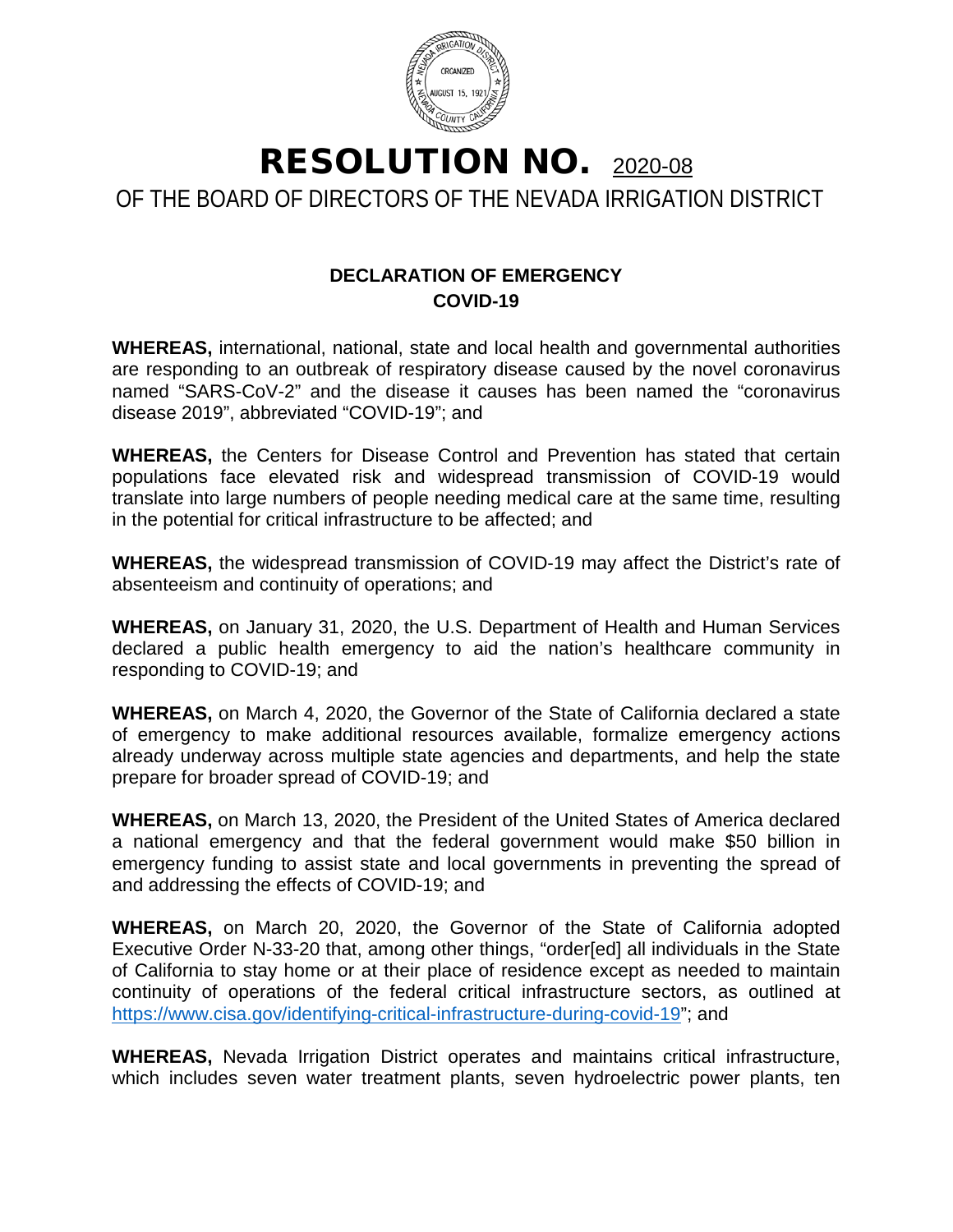Resolution No. 2020-08 Declaration of Emergency – COVID-19 Page 2

reservoirs, over 300 miles of pipelines and 460 miles of canals to provide essential public water services to over 27,500 customers throughout the counties of Nevada, Placer and Yuba and wholesale electric generation to Pacific Gas & Electric Company and other power purchasers; and

**WHEREAS,** Nevada Irrigation District and its directors and employees are exempt from the limitations imposed by Executive Order N-33-20 because the District must maintain continuity of operations of federal critical infrastructure sectors, including the government facilities sector, water and wastewater systems sector, food and agriculture sector, energy sector, dams sector, and emergency services sector as outlined at [https://www.cisa.gov/identifying-critical-infrastructure-during-covid-19;](https://www.cisa.gov/identifying-critical-infrastructure-during-covid-19) and

**WHEREAS,** the emergency conditions prevailing because of the COVID-19 pandemic can potentially exceed the services, personnel, equipment, and facilities of the District and, in the absence of emergency response and action, could potentially lead to the interruption of essential public water services, affect critical water infrastructure, and/or affect the generation of hydroelectric power.

**NOW, THEREFORE, IT IS HEREBY RESOLVED** by the Board of Directors of Nevada Irrigation District as follows:

- 1. All recitals set forth above are true, correct, and valid and are adopted herein as findings by the Board of Directors.
- 2. That a local emergency now exists throughout Nevada Irrigation District, and such period of local emergency shall continue for so long as conditions so warrant that designation, at the discretion of the Board of Directors.
- 3. As a result of the condition of local emergency, the General Manager is authorized and directed to:
	- a. Enter into contracts with neighboring agencies establishing mutual aid;
	- b. To implement the recommendations and directives of federal, state and local health officials regarding COVID-19;
	- c. Temporarily modify the terms and conditions of employment of District employees, as necessary or appropriate to implement the recommendations and directives of health officials regarding COVID-19, while also ensuring continuity of operations of District's federal critical infrastructure sectors, including water, dams, and energy;
	- d. Suspend customer turn-offs for the duration of the emergency;
	- e. Suspend all customer delinquent fees for the duration of the emergency;
	- f. Transfer \$250,000 from Hydroelectric reserves to COVID-19 Emergency Response Project (FATR #2462);
	- g. Take such further reasonable and necessary actions to locally respond to the COVID-19 pandemic and to avoid and/or mitigate interruption of essential hydroelectric power generation and public water services to the District's customers.

**\* \* \* \* \***